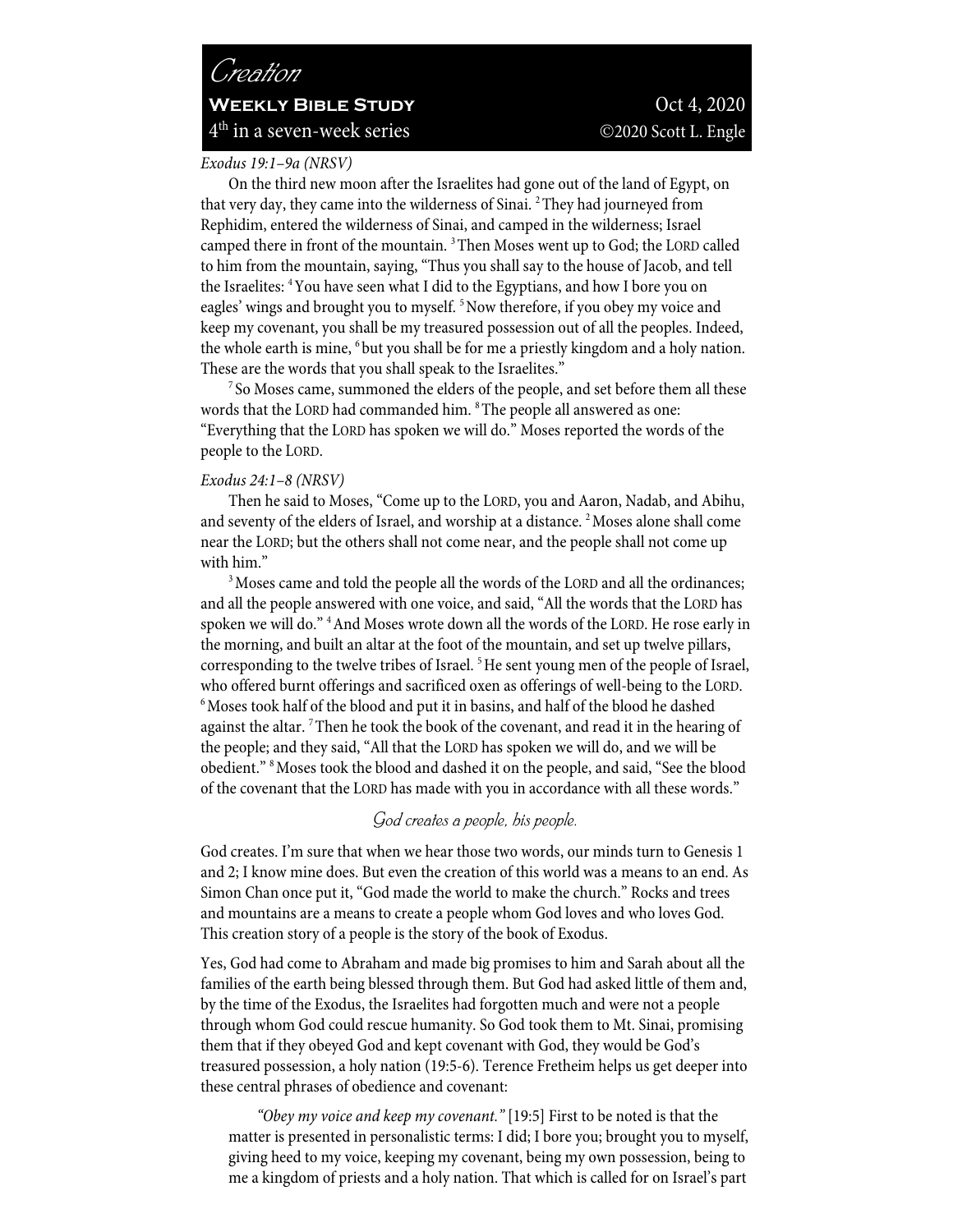is couched in language that speaks more of personal commitment to God himself than to particular commandments. There is as yet no specified content to the voice to be obeyed.

Second, obeying the voice of God is a concern already expressed in Exodus (see at 15:26). We have seen that issues of obedience are not simply associated with the law revealed at Sinai but also emerge in connection with various situations in Israel's life. Hence, when combined with the lack of specificity, there is an openness here regarding the shape of Israel's obedience, a recognition that *to obey the voice of God entails more than obeying the laws given at Sinai*.

Third, much the same point can be made regarding the phrase "keeping my covenant." This is not new language either, being an integral part of the covenant with Abraham (Gen. 17:9–10). In that context it refers to circumcision, but later passages make clear that it finally entails obedience to other divine commands that emerge along the way. Abraham's "obeying my voice" (Gen. 22:18; 26:5) and "keeping my charge, my commandments, my statutes, and my laws" (26:5; see 18: 19), tied as they are to the divine promise, are testimony to Abraham's keeping covenant. Also to be noted are the references to "keeping" statutes and laws in Exod. 15:26 and 16:28 (cf. 18:16, 20; 13:10). In 19:5, then, keeping covenant is essentially equivalent to obeying God's voice, but with the specific reference back to Abraham. Israel as a *community* for the first time responds as Abraham did. Keeping covenant has as broad a reference as obeying the voice of God. In the widest sense, it is doing justice to, being faithful to, the relationship with God in which the people stand, *a responsibility that is more extensive than obedience to Sinai law*. 1

Thus, though the plagues in the Exodus story capture people's imagination, the heart of the story is the encounter between God and his people at Mount Sinai. There, Moses climbs the mountain to appear before God, who reminds the people of what God has done for them and then proposes a covenant with the Israelites: "If you will obey me and keep my covenant, you will be my special treasure" (see Exodus 19:1-6). When Moses returns from the mountain, the leaders of the people meet and agree to accept the covenant, "to do everything Yahweh asks of us." Nonetheless, it is very important to realize that the Israelites agree to the covenant, they sign on for the project. They will obey God, not just in law-keeping but in all that God asks of them. Yes, they will love

### **Covenants**

The notion of covenant is one of the central themes of the Bible. It isn't a word we use much anymore, but it expresses the making and keeping of commitments and promises. An excellent example today is a marriage covenant.

Though there are several types of covenants in the Bible, they fall into two broad categories, (1) the covenant between God and his people and (2) the covenants among humans.

Covenants are used in the Bible to bind two persons legally and personally, as when Jonathan makes a covenant with David (1 Samuel 18:3-4), wherein their loving bond diminishes the legal aspects of the covenant. In other cases, such as the covenant between Laban and Jacob (Genesis 31:43-54), the legal power of the covenant is much more important because Laban and Jacob don't trust each other. In most biblical covenants between humans, God is called on as the witness and guarantor.

When God is a participant in the covenant, such as God's covenants with Noah (Genesis 9:8-17) or Abraham (12:1-3) or Moses (in Exodus and Deuteronomy) or David (see 2 Samuel 7), the covenant takes on all the theological significance of a commitment between God the creator and his creation, between God the king and his people.

<sup>&</sup>lt;sup>1</sup> Terence E. Fretheim, *Exodus*, Interpretation, a Bible Commentary for Teaching and Preaching, (Louisville, KY: John Knox Press, 1991), 210–211.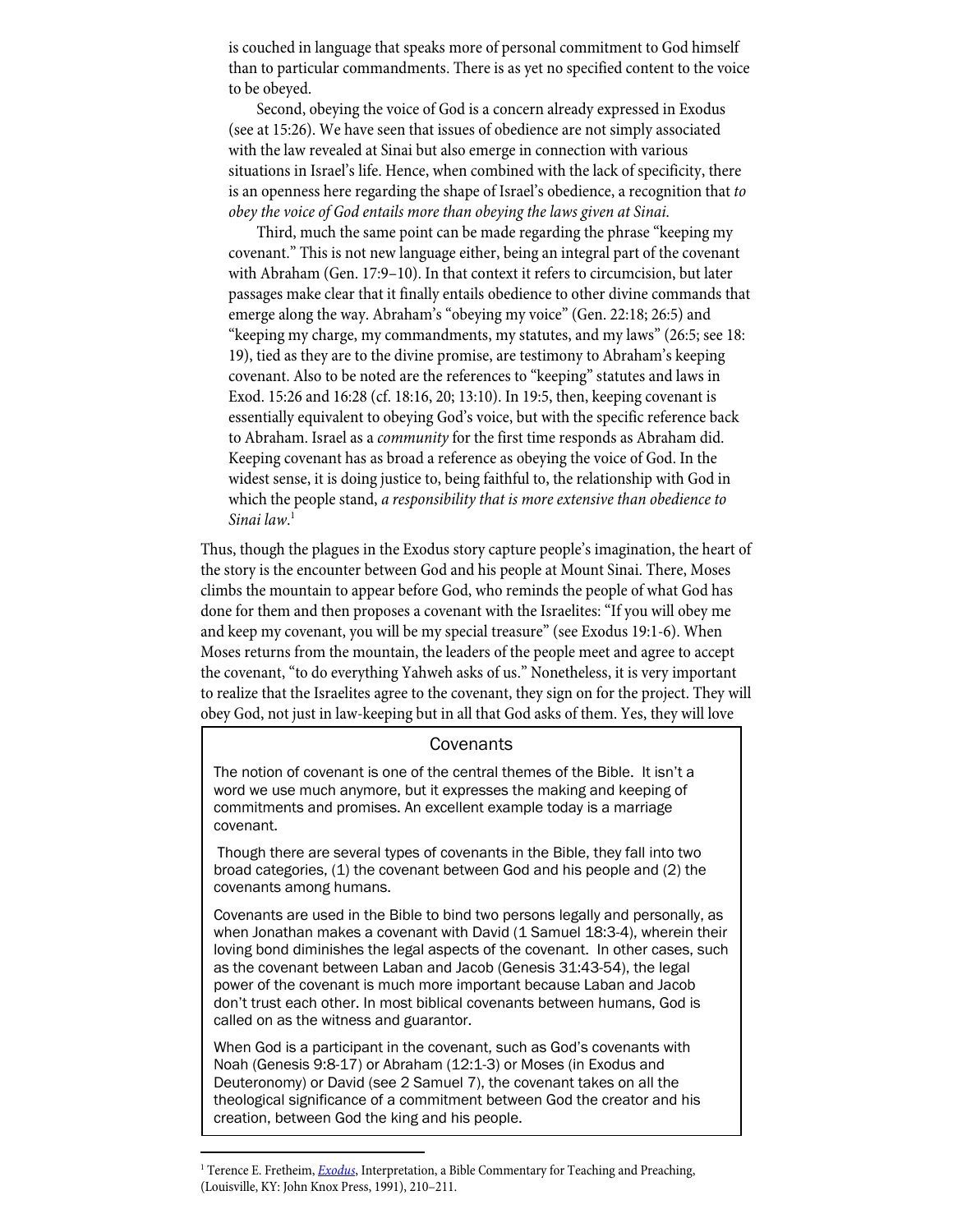God and love others! After everything God had done for them, the Israelites' willingness to accept God's covenant shouldn't surprise us. Sadly, neither will their failure to keep it.

After the people accept the covenant with God, the most amazing thing happens. God tells Moses that he will come to the people in a cloud of smoke so they can hear the audible voice of God! God is going to spell out clearly the terms of the covenant Israel has accepted so that all can hear. Thus, Moses assembles the people at the base of the mountain where God, in smoke and fire and announced by the blowing of a ram's horn, addresses his people.

### *Instruction in the covenant*

In God's address, YHWH lays out a series of ten terse commandments. In these commandments, God begins to shape a people who will be holy, who will reflect God's own character. The Ten Commandments begin God's instruction on how to live in right relationship with God and with one another. This entire passage (Exodus 20-31) is foundational to the biblical narrative, and there are several keys to understanding why this is so.

First, God's choosing and saving of Israel was never simply for their own sake but for the sake of the whole world. Looking back from Mount Sinai, the Israelites can remember God's promise to Abraham that all nations would be blessed through him (Genesis 12:3). More than a thousand years later, Jesus would remind his disciples that they were to be the light to the world and not hide their light under a bushel basket (Matthew 5:14-16). But to be the light to the world, to be the ones through whom God would restore all creation, God's people had to grow in holiness. Their character had to reflect God's own character. The Ten Commandments begin to show the Israelites what it means to love God and to love neighbor. The abstract commandment to love is made concrete by the commandments.

Second, God is going to dwell with his people. But just how does a holy God live with an unholy people who remain very much the children of the rebellious and disobedient Adam?2 So, beginning in Exodus 25, God gives them instructions for building a tabernacle<sup>3</sup>, a moveable shrine in which God will dwell. The Israelites didn't imagine that God could be contained in a tent, but they knew that God's presence would be with them in a way that he was not with other peoples. God would dwell with *them*! Imagine that God came to you and told you that he would live upstairs in your home. What a privilege; what a responsibility.

Third, God sets up a system of rituals, priests, sacrifices, and festivals so that the people can begin to learn that some things are holy and some are not. They must learn that the two do not mix. The priestly system teaches the people that God cannot be approached by a sinful and unholy people. Thus, the priests and sacrifices accomplish, only after a fashion, the reconciliation of God and his people. But still, all the rituals, priests, and sacrifices are only signposts to the real thing; they could never be the "real thing" itself. That will await the arrival of God's own son (Act 4).

Finally, the Law was not given to the world, but to the Israelites, the family of Abraham. They were the ones who worshipped YHWH and he gave these teachings to his people. God would dwell with them in a way that he did not dwell with others. Thus, in a way, the Law can be seen as a manual on what it means to live with God. None of us would be surprised to be handed a list of house rules if God moved in

<sup>2</sup> We are all children of Adam in the sense that we are all sinful, failing to love fully God and our neighbor. It is the separation and estrangement created by "sin" that must be fixed.

<sup>3</sup> The tabernacle was a moveable tent, suitable for a nomadic people. Inside was a place set apart from the rest that was called the Holy of Holies. In it was kept the Ark of the Covenant containing the stone tablets brought down the mountain by Moses. Centuries later, when the people were settled in the Promised Land, they would build a permanent temple in Jerusalem. It was patterned on the tabernacle described in the book of Exodus.